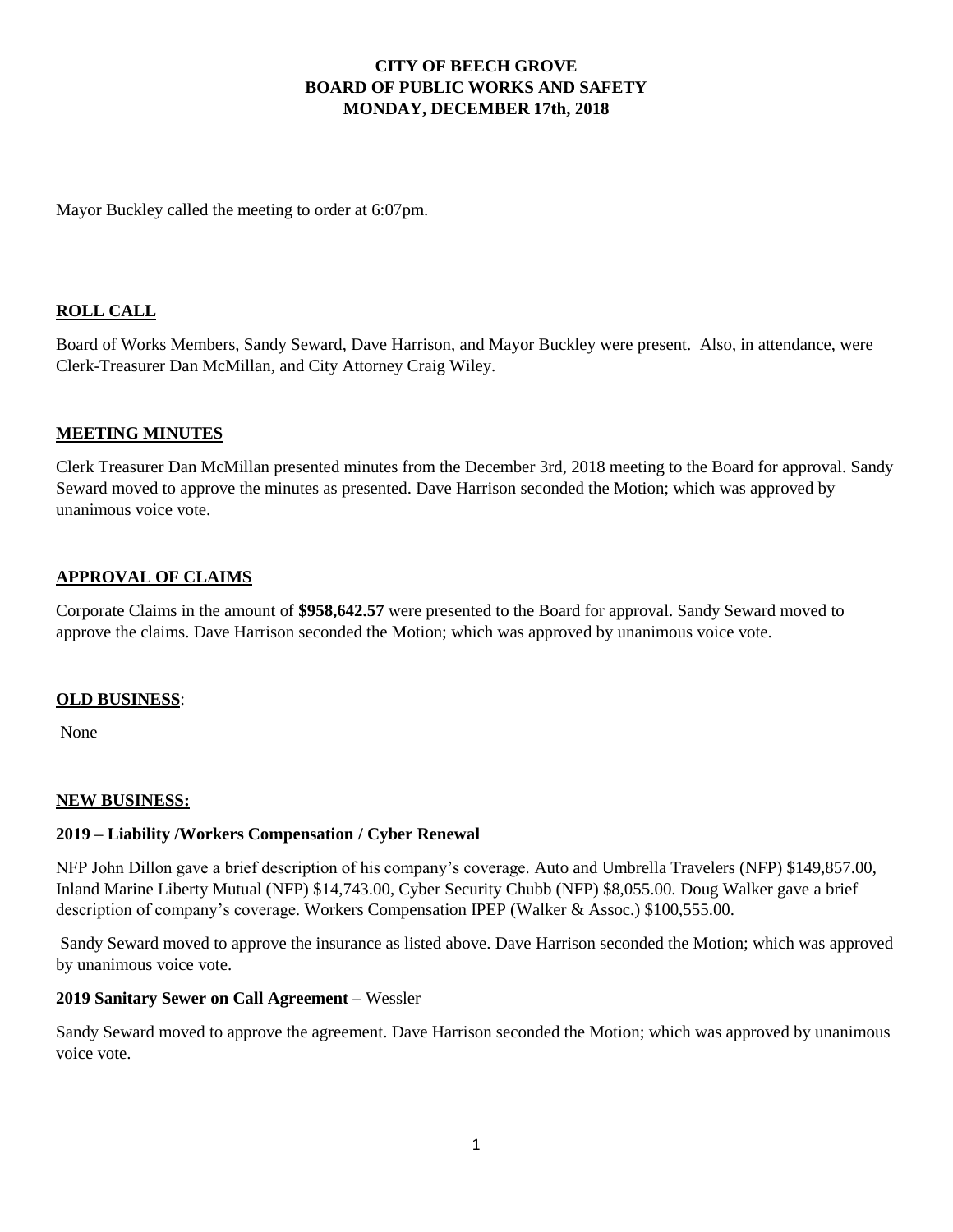### **2019 Sewer on Call Agreement – Wessler**

Sandy Seward moved to approve this agreement. Dave Harrison seconded the Motion which was approved by unanimous voice vote.

# **LPA Agreement – INDOT**

Sandy Seward moved to approve this agreement. Dave Harrison seconded the Motion; which was approved by unanimous voice vote.

## **Waiver of Resolution – Arlington Roundabout**

Waiver to pay Kinetrex Energy \$18,530.00, Absi Investments \$2,625.00, JC2 \$12,305.00 for property purchase for the Roundabout.

Sandy Seward moved to approve the purchase of these properties for the Arlington Roundabout. Dave Harrison seconded the Motion; which was approved by unanimous voice vote.

## **Request to Purchase Equipment DPW**

DPW Director, Brad Meriwether requested approval for the purchase of a Vermeer Brush Chipper.

Sandy Seward moved to approve this purchase. Dave Harrison seconded the Motion; which was approved by unanimous voice vote.

## **INDOT Final Inspection Acceptance**

Sandy Seward moved to approve this document. Dave Harrison seconded the Motion; which was approved by unanimous voice vote.

## **DPW-Part Time Employee Rate Adjustments**

DPW Director, Brad Meriwether asked for approval for pay adjustments for 3 part-time employees.

Sandy Seward moved to approve part time employee rate adjustments. Dave Harrison seconded the Motion; which was approved by unanimous voice vote.

### **[Resolution No.9,2018](http://www.beechgrove.com/uploads/1/0/1/2/10129925/resolution_no.9_2018.pdf)**

*…A Resolution Allowing the Clerk-Treasurer to Enter into an Agreement with US Bank for the Purchase of Air-Packs for the City of Beech Grove Fire Department* 

Sandy Seward moved to approve the resolution. Dave Harrison seconded the Motion which was approved by unanimous voice vote.

## **Pay Adjustment/ Harper/ BGFD**

Sandy Seward moved to approve the pay increase. Dave Harrison seconded the Motion which was approved by unanimous voice vote.

### **Request to Hire Civilian Paramedic/BGFD**

This new position will be funded with an additional appropriation in 2019 in the Public Safety Fund.

Sandy Seward moved to approve the hiring of a civilian paramedic. Dave Harrison seconded the Motion; which was approved by unanimous voice vote.